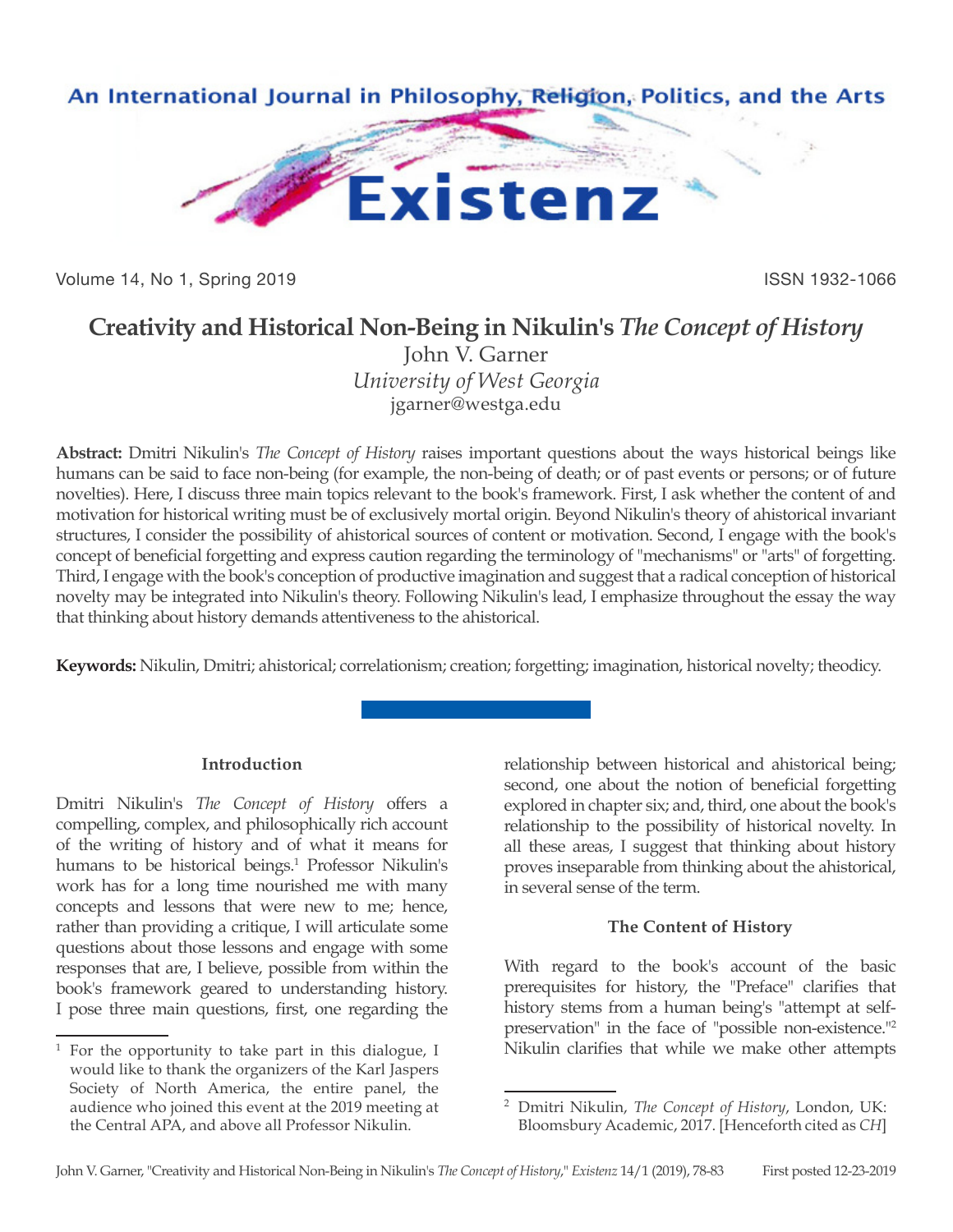at self-preservation—for example via progeny or soteriologial hopes—these fail to satisfy the deep need that history satisfies, namely the need to overcome loss and to persist for others (*CH* 1, 2, 5, 13). Hence, even if there is no grand Reason in History, good reasons certainly exist to explain histories. Certain invariant structures show up in all histories, and ontological factors such as the human survival-need drive its production. Nikulin describes these invariants both in the "Preface" and in "Chapter 1" (*CH* 15-8). Above all, histories must have both narratives (fabulae) and a list of names of real persons, things, and events (the historical).<sup>3</sup>

My first of the three above-mentioned questions concerns this apparent need that appears to motivate humans to write histories. I understand that if we were not subject to non-being, aware of this fate, and motivated to overcome it, then we would not write history. However, even if the survival-drive is a necessary condition for history, this does not necessarily establish it as the core of what motivates humans to write a history. I am unsure as to whether the book implies this claim, and hence I ask: Might the motive for writing history come to us not only from the self-preservation need, but also from the awareness we have of some other content that is in itself nonhistorical, specifically a content not dependent on being preserved in a historical account or in memory?

I will return momentarily to this question of the source of history's motive and content. Yet, to frame the question better, it is helpful to remember that for Nikulin the past's very existence as past depends on memory. The past exists as past only insofar as it is remembered-as-not-present (*CH* 128). While history is truly "about the past," this is a past retained in and "for the sake of the present" (*CH* 174). The book's account does not appear to be committed to constructivism, that is, to the view that humans only ever consciously construct the past and the past does not exist separately from that construction. Nevertheless, it does seem committed, if I understand it correctly, to a specific analogue of correlationism. Quentin Meillassoux describes the concept as follows: "By 'correlation' we mean the idea according to which we only ever have access to the correlation between thinking and being, and never to either term considered apart from the

other.4 Nikulin thus seems to claim that the existence of X as past, and the existence of remembering beings who recall X as past, are correlated. Separately from this correlation, there is no being-as-past of X.

To clarify Nikulin's commitment to a kind of correlationism, one might want to consider, for example, a historian who is building a rich archive of items and stories about a real acquaintance named Callicles. Nobody else leaves any record of Callicles. When Callicles dies, the archivist buries the archive, tells nobody about it, and then dies. A thousand years later the archive is found, analyzed, and incorporated into various extant historical narratives. Now, during the period while the archive is undiscovered and unremembered, what is its status? Clearly, *qua* archive, it would indeed seem to exist as unremembered in each of the moments during which it is unremembered. I do not think Nikulin's account would dispute this point. However, a more central question regards the status of Callicles. During the period in which the archive remains undiscovered and Callicles is unremembered, does he exist as past? It would seem that, on the book's account, this assertion could not be affirmed. It would seem that until and unless Callicles' archive is discovered and remembered, he does not exist as past. This is equivalent to saying that Callicles' existence-as-past depends in some way on him being remembered. It is not entirely clear whether the book's view of history really implies the strongest version of such a view, as there are several possible ways to read Nikulin's claim. On one view, it can be seen as implying that Callicles does not exist at all during the lost period. That seems unlikely, however, since he will exist later on when being discovered. On a second view, Callicles merely does not exist historically (or as-past) during the lost period, but he does exist as a material remnant in the archive. In either of these readings, however, the discovery of the archive still somehow "creates Callicles into being": in the first option it creates him into being tout court from non-being; in the second option it creates him into historical being, from historical non-being, and from material being. If neither of those readings is accurate, then perhaps, third, one would prefer to say that, in the lost archive, Callicles does exist as historical (or as-past) precisely

Regarding the need for survival, it would perhaps help to put this concept into conversation with Benedict de Spinoza's *conatus*.

<sup>4</sup> Quentin Meillassoux, *After Finitude: An Essay on the Necessity of Contingency*, transl. Ray Brassier, London, GB: Bloomsbury 2008, p. 5.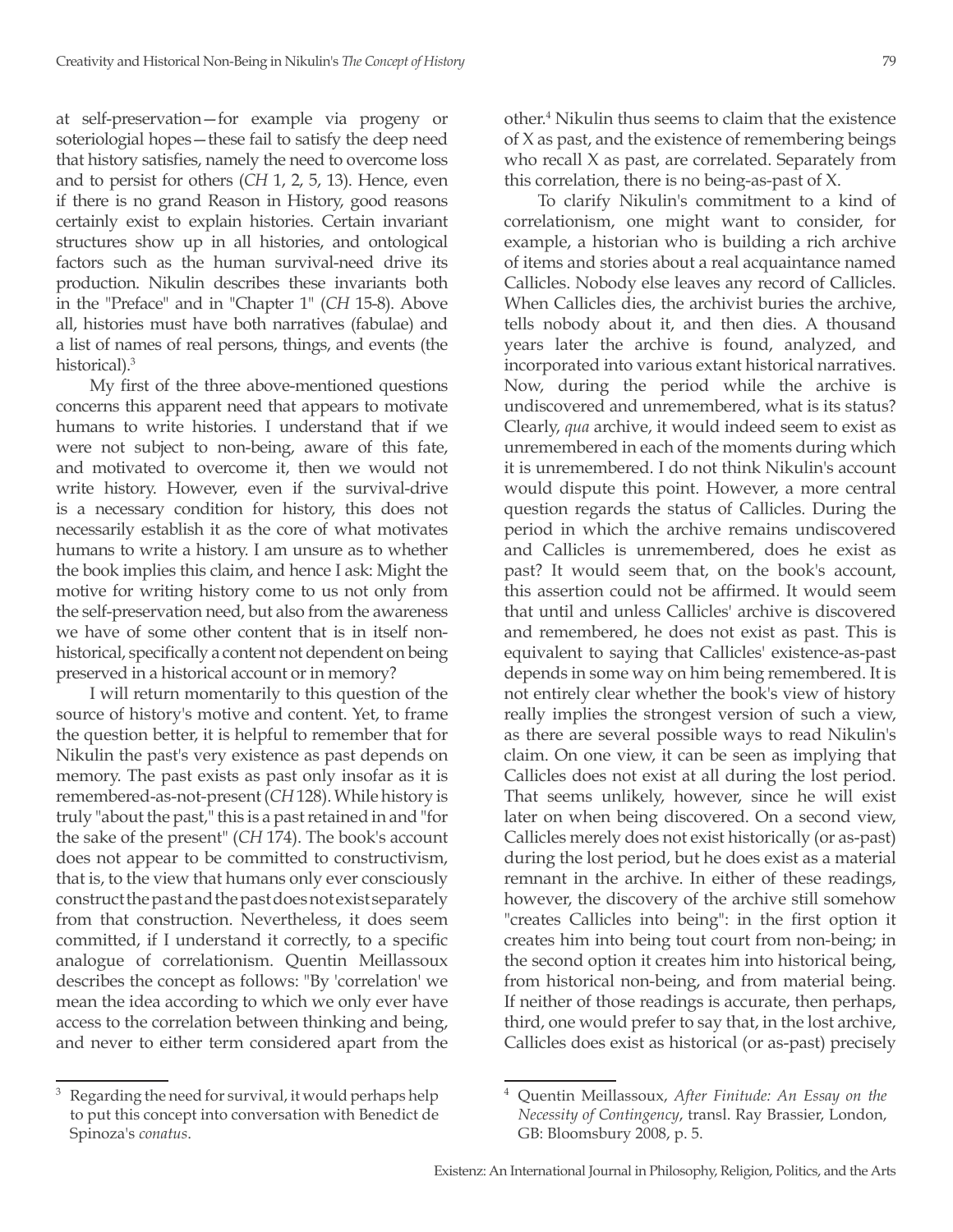because he is still remembered by the archive itself. This reading would posit that an archive, even while it is not remembered by anything else, somehow still remembers Callicles and constitutes a memory.<sup>5</sup> In short, it is unclear which one of these interpretations of Nikulin's thesis would be preferable.

Now, regardless of how one clarifies this general question of the "being of the past," what is clear is that, for Nikulin, the content that enters into histories is specifically a content that is mortal and dependent on mortal beings remembering it. Hence, I will now return to the earlier question, namely the relationship between the historical and the ahistorical. In an effort to elucidate Nikulin's assertions, it is prudent to consider several related possibilities: first, the possibility that a historian could be motivated by an ahistorical source; second, the possibility that there is content in a history that is not dependent on being preserved historically by memory; and, third, the possibility that Nikulin's invariant structures of history themselves have such a status. To this end I pose a thought experiment about a writer of a history by the name of, say, Eve. For the sake of this experiment I posit that there are some ahistorical truths, such as Plato's Form of the three, the moral law of Kant, or Nikulin's invariant structures of history. As Eve starts to inquire into and achieve awareness of some such ahistorical truths she might, in being aware of them, become motivated to share these truths. Of course, while sharing them, she inevitably also finds herself to be in the human condition of being subject to the fate of death.6 Thus, she does indeed set out to construct in a historical way her expression of this ahistorical content; she writes with an inherited narrative constrained by a list of mortal persons, places, and things that have really existed, and by doing so she meets Nikulin's basic definition of history. But, always and throughout, her focus is on expressing the ahistorical content too. Of course, I mean to express no dogma here, but rather only to pose Eve as a hypothetical example. In

her case, the human desire to survive seems merely concomitant. Furthermore, the content she introduces into history is not memory-dependent but rather enters into memory and history only subsequently. Finally, if such ahistorical sources seem possible, then Nikulin's structural invariants may be conceived not merely as empty structural determinants but also as ahistorical determinants of history's content itself. If so, then they may point to the possibility of additional ahistorical sources worthy of consideration.

#### **Historical Losses**

My next point brings me to the question whether it would be advantageous to humans to let go of the writing of history. In other words, does history have an intrinsic value, to the extent that if there were beings who lack the fate of temporal destruction, it would be desirable to impose this fate upon them in order to allow them to bring forth history? Nikulin does speak about the Greek concept of *nous* as being ahistorical: "Reason cannot have any memory or recollection, because it does not need it: memory is superfluous for the thinking that at any moment thinks only itself and always in the same way" (*CH* 127). Thus, unless history has an intrinsic value, the writing of history becomes superfluous for purely intellectual beings. Yet if, by contrast, history does have an intrinsic value, on one interpretation, it follows that even non-historical beings (if there are any) ought, normatively speaking, to become historical beings like humans. However, this viewpoint appears to propagate unnecessary destructibility. Obviously it appears to be odd to assume that even if one were not subjected to death, it might be best to make oneself subject to death, so as to be historical. If this sort of interpretation is correct, then it could be argued that the book's thesis supports a classic *felix culpa* argument: since history is good, it is good for an ahistorical being to fall into the fate of being destructible.

I became motivated to ask this question because of an extremely interesting section in chapter six (*CH* 142-9). There, Nikulin addresses a consideration that threatens to challenge what he calls the historical imperative. He writes, "that a name must be preserved in and for history is itself a *historical imperative*" (*CH* 109). This is the imperative to preserve names for the historical archive, so as to be able to retain them in a memory and as a history. What potentially threatens this imperative is the possibility that some forgetting could be a good thing. If I understand it correctly, chapter six's section on

<sup>5</sup> On a similar debate, Jan Assmann argues that his concept of a "cultural memory" that is embodied in things is not merely a metaphor. Jan Assmann, *Cultural Memory and Early Civilization: Writing, Remembrance, and Political Imagination*, Cambridge, GB: Cambridge University Press 2007, p. 22.

<sup>&</sup>lt;sup>6</sup> In addition to being subject to death, Eve is also subject to a radical newness that Hannah Arendt calls "birth" and Cornelius Castoriadis calls "imaginary creation." See note 11 below.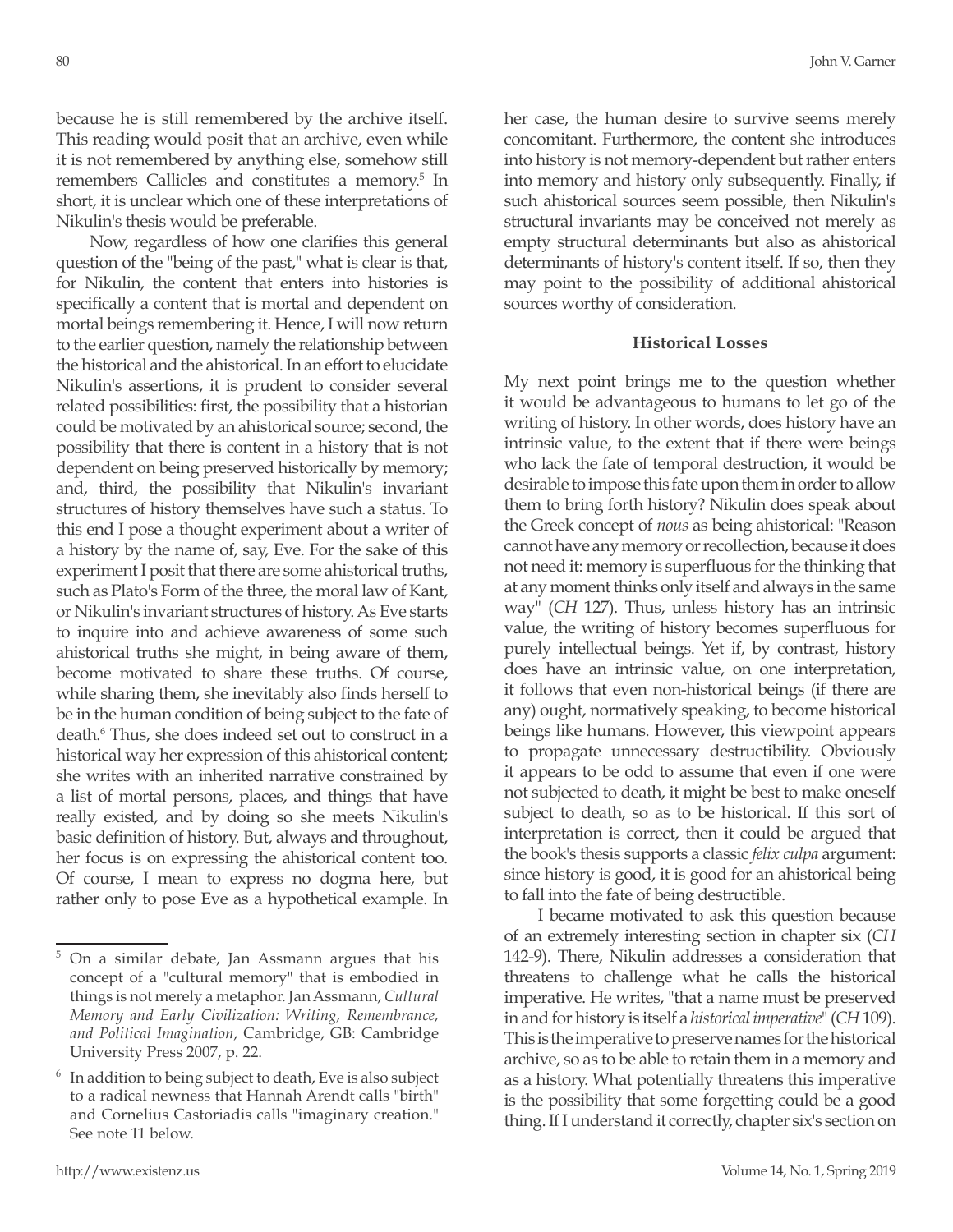oblivion defends a view that is attributed to Hans Jonas and posits the necessity and goodness of certain kinds of forgetting or of historical losses (*CH* 142). Specifically, it seems to claim that memory's very function—and its very goodness—requires "a *sui generis* trauma"; that forgetting helps prepare humans "for a new start in a new life"; that forgetting makes room for the higher capacity of recollection; and that forgetting is needed to help mitigate against cases of remembering too many confusing details (*CH* 143-5). Furthermore, Nikulin even raises the value of setting up "arts of forgetting." While I find this section to be the most difficult in the book, I read it to mean that involuntary forgetting is our fate, and also that voluntary forgetting should sometimes be pursued as a planned practice (*CH* 145).

These details pose an interpretative challenge. On the one hand, there is the historical imperative to preserve things. Yet, on the other hand, "developing and sustaining individual and cultural mechanisms of oblivion" seems to be construed as being valuable (*CH* 145). Depending on how one reads this passage, therefore, perhaps one might worry that it seems to retain the justificatory side of the theodical views of history. Clearly, Nikulin criticizes the use of historical narratives to defend past atrocities as being justified (for example, their being justified as part of an overall greater whole or project).<sup>7</sup> However, one area where a sacrificial—and perhaps this term is more suited than theodical—conception of the ritual of writing history appears to be endorsed, is where Nikulin says, "Drinking from the river of Lethe allows one to forget the past and in this way to get ready for a new start in a renewed life" (*CH* 143). This passage recalls,

I think, the organic metaphor used by Friedrich Nietzsche: "sometimes the partial destruction of organs, the reduction in their number (for example, by the destruction of intermediary parts) can be a sign of increasing vigour and perfection."<sup>8</sup> Hence, I wonder if there is, by analogy, an organic-sacrificial element built into Nikulin's concept of an art of forgetting. Of course, I do not mean to suggest that his book proposes a teleological history. It clearly does not. However, these passages suggest that humans should harness or even propagate some historical non-being as part of an institution of a historical way of life, a so-called renewed life. If so, this argument can be taken to justify setting up institutions of intentional destruction ("mechanisms of oblivion"), thereby exposing itself to the critique that humans are already subject to enough losses. After all, historical details (and also possibly narratives or narrative-kinds) do seem to fall incessantly and inevitably into the realm of "historical non-being." Since these cases of non-preservation or loss are so inevitably pervasive, frequent, and inexhaustible it is difficult to accept any argument that would justify making more of them. Hence, my larger question concerns how the conditional value of forgetting is compatible with the imperative of preservation. I pose this point strictly as a question, for Nikulin clearly states later that "memory, recollection, and remembering, and not forgetting the past, is the task of history" (*CH* 145).

Here is an alternative reading of this section in chapter six. Rather than justifying intentional destruction, the section can be read as simply positing that in moving on from traumas, one must attend to and preserve other things besides the traumatic memory. This art of moving on thus aims to sustain other goods; and the resultant forgetting is accidental. At times, the book suggests this line of argument:

The way out is the cultivation of an "art of forgetting"…This does not mean, however, that one has to get rid of a past that might appear uncomfortable or traumatic, but rather that one has to remember and incorporate the past into a history as meaningful and perhaps painful but not actually hurting. A voluntary act of forgetting means, then, a remembering that heals the pain of the memory of the past. [*CH* 145]

If the claim here is that the bad of forgetting is a

<sup>7</sup> Perhaps the best term for this kind of justification is not theodicy but rather "sacrificial history." Adapting René Girard's theory, a sacrificial ritual of remembering might demand of humans to sacrifice (in this context: to not preserve, or to forget) some historical events or persons or memories so as to make it possible to institute, or to reinstitute, a collective ritual, memory, or historical way of life. In short, the danger here seems to me that, just as one might make persons or events non-existent as part of the preservation of them (as being dead) in sacrificial ritual, so too might one intentionally set up a mechanism to help us to not attend to, or to forget, the historical being of someone, and we might do this as a way of instituting a grander life-renewing ritual, such as the ritual of history (*CH* 110-1). See René Girard, *Violence and the Sacred*, transl. Patrick Gregory, Baltimore, MD: Johns Hopkins University Press 1977, p. 277.

<sup>8</sup> Friedrich Nietzsche, *On the Genealogy of Morality*, ed. Keith Ansell-Pearson, transl. Carol Diethe, New York, NY: Cambridge University Press 2007, Part 2, Section 12, pp. 51-2.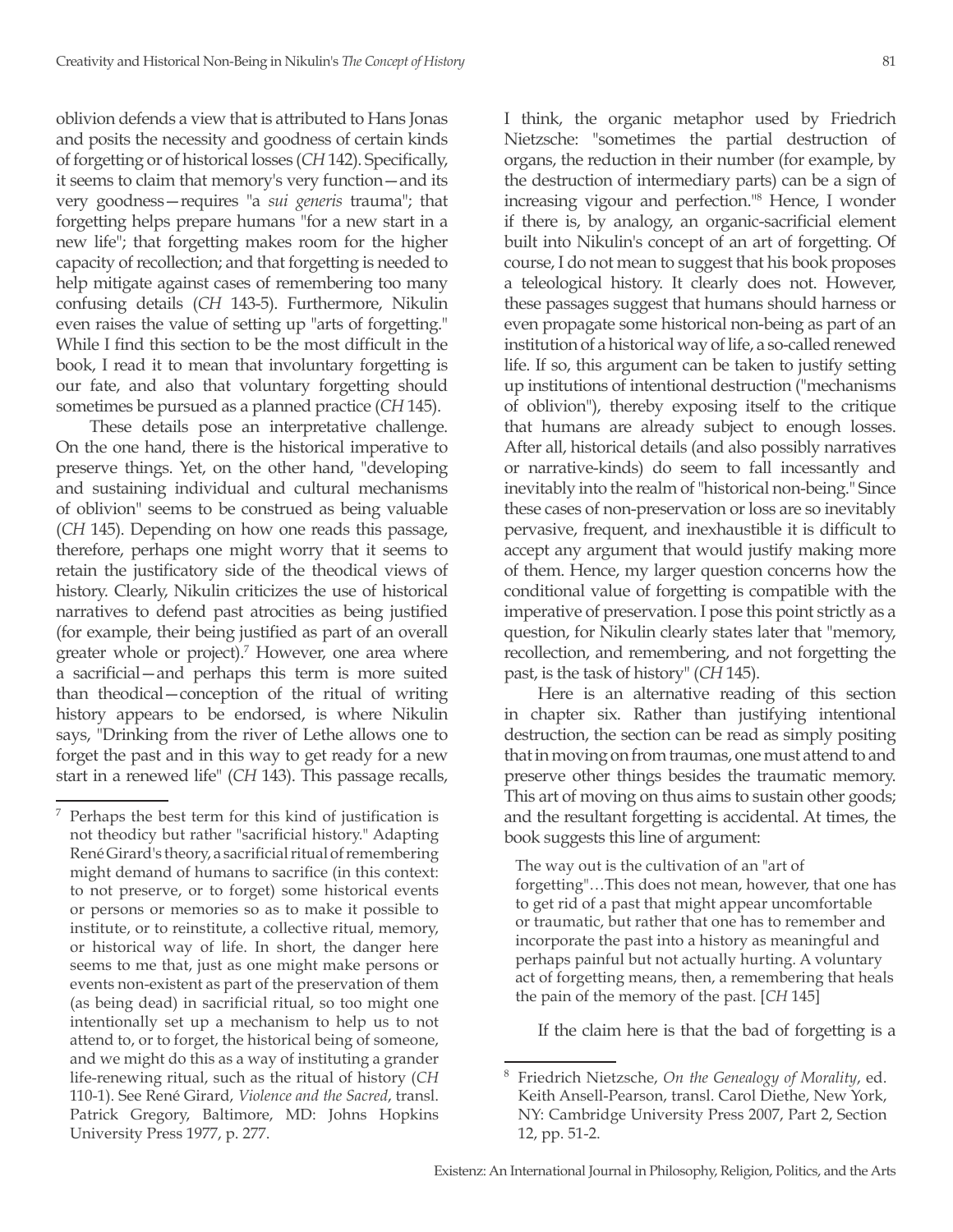by-product of the good of attentive remembering, forgetting might be construed as mere collateral damage (justified by double-effect, or the like). This reading would accord with Nikulin's concern about *hypermnesia* as clouding precision, since the idea there seems to be that one needs to avoid retaining all details in order to remember effectively (*CH* 144). However, my question here concerns the issue of whether the book posits that it is good that certain historical details get lost (because their loss is part of a greater good). Of course, loss of historical detail might be inevitable. Yet, if forgetting is seen as being bad and merely as a collateral damage, then—like collateral damage in just war theory's *post bellum* category—would not the proper task of the art *qua* art be the avoidance of, or reparation for, the forgetting? If affirmative, then it seems odd to refer to this situation as an art of forgetting. It is rather the bringing about of the opposite outcome that needs to be recognized as an art, namely the avoidance, as much as possible, of all forgetting. This means that for any losses that occur as by-products, new arts to repair or mitigate those losses are to be the desired objective. In other words, it is not desirable to institute mechanisms of destruction.

### **Novelty in History**

Another concern that is more loosely connected to the concept of non-being relates to novelty in history. To what extent does newness emerge in human future existence; or in other words, is there *ex nihilo* novelty? Nikulin claims that while historical narratives are transmitted by involuntary memory, even this involuntary transmission is accomplished by "productive imagination" (*CH* 141). This power creatively preserves extant narratives (always with slight differences), thus making their transmission nonmechanistic. Moreover, one can also use "reproductive imagination" to critically improve inherited history, either through re-narration or through instituting technical practices or media (mnemotechnics, archives, and so on) that preserve or uncover more details (*CH* 140). This account suggests, happily I think, that humans are not buried in an unfree manner within inherited thinking. While the critical-rational power is limited to reshaping and archiving, humans nevertheless do have some autonomy in determining the flow of narratives, the organization of the archive, and the particular themes that are granted attentiveness, namely the memoranda. Nikulin describes these memoranda as

the contents that the fabulae deem worth remembering, thereby contrasting them with memorabilia (*CH* 132). In general, it thus seems that some control over our human attention occurs, according to Nikulin, both through how archives are being ordered and how (and which) fabulae are being made dominant. Thus, for Nikulin, freedom in history occurs as "the freedom to create a new history" and indeed to create a new history that retells an extant narrative (*CH* 109).

Nevertheless, by restricting rational control and freedom to the human use of the re-productive imagination, Nikulin arguably inscribes any social autonomy or freedom within a grander social heteronomy. Apparently, he excludes the possibility of an original autonomy of the instituting social power, as is defended, for example, by Cornelius Castoriadis.<sup>9</sup> Indeed, Nikulin treats "productive imagination" primarily as preservative and interpretive; for example he writes that it "produces a new interpretation of and within a fabula" (*CH* 141). In other words, as I understand Nikulin's position, human aspirations with respect to the writing of history must always be bound to re-writing an extant narrative. No new narratives seem possible, for one must instead simply actualize the possibilities that an extant narrative, as already extant, can offer. Hence, on this view, extant history seems to contain or dictate all possibilities for history, and thus there seem to be no other possibilities whatsoever for history, other than the extant ones. However, the question remains whether there could be a pure creation—or other purely novel emergence of possibilities—that might originally enter into a context or extant narrative. Such an original novelty, admittedly, could never really enter into a history unless it impacts that history's fabula or narrative. Yet, this entry, or new impact on a narrative, does not have to be described as an interpretation of that narrative. Certainly, anything new that enters into a history will be a newness that, in effect, marks out continuities and differences with and in that extant narrative. But this is not to say that it originates wholly from that extant narrative. In short, it seems here that Nikulin restricts productive imagination; he appears to make production a force subordinate to reproduction, one differing from it only by degree. For productive imagination appears here to

<sup>&</sup>lt;sup>9</sup> Cornelius Castoriadis, "Power, Politics, Autonomy," in *Philosophy, Politics, Autonomy: Essays in Political Philosophy*, ed. and transl. David A. Curtis, New York, NY: Oxford University Press 1991, pp. 143-74.